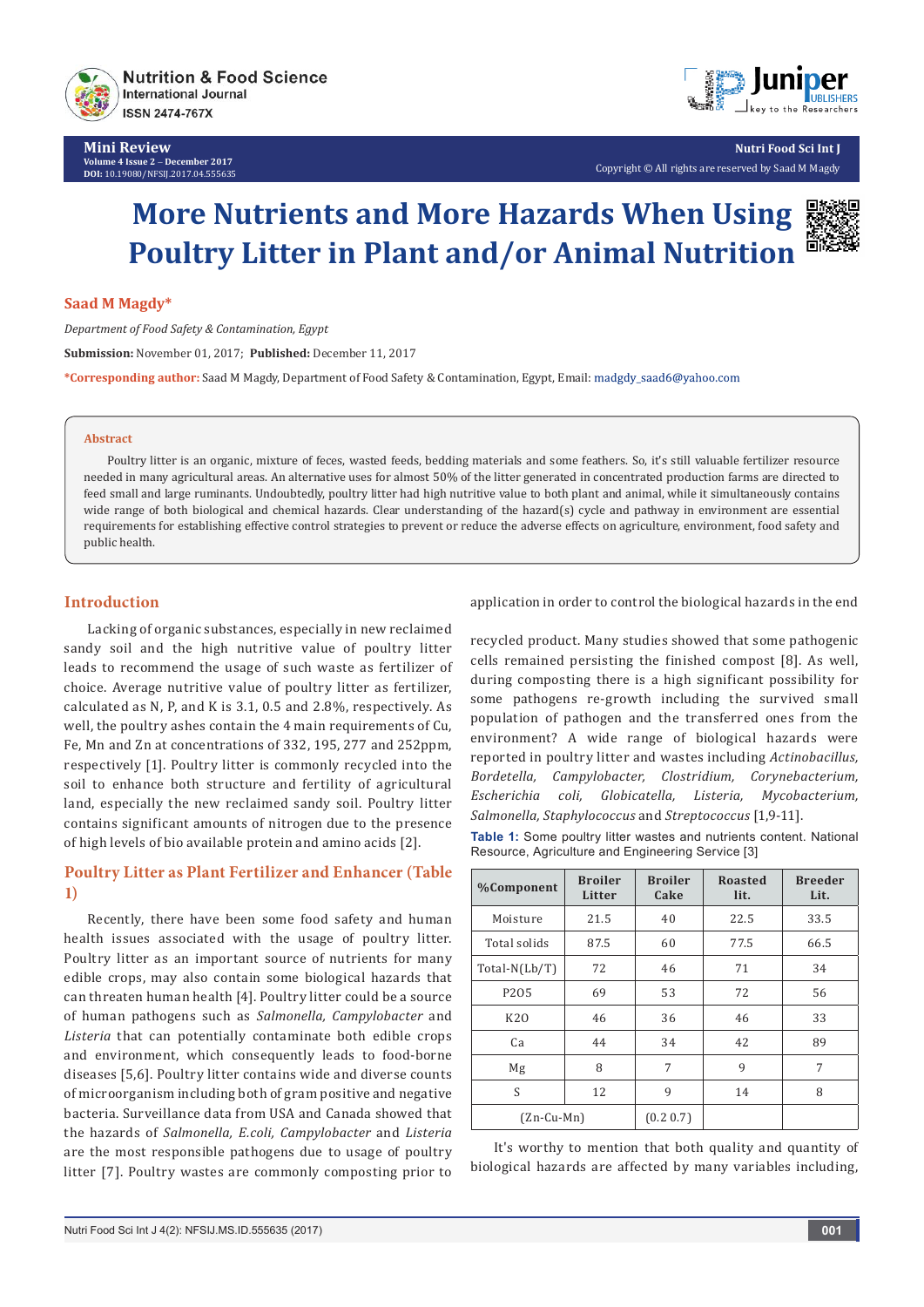not limiting to, the pathogen specie and serotype, poultry specie and age, season and farm management practices [12]. As an example, fecal samples of 18 week old layers had a significant prevalence of Salmonella (55%), the decreased by aging to reach (41%) at 25-28 weeks, then (5.5%) at 66-74 weeks old. Also, the prevalence of Salmonella in floor litter of broilers was significantly related to age of the flock and the geographical region in which the flocks were housed [7]. Recently, it's well known that Salmonella sp. is the most common biological hazard in poultry litter [13]. Survey studies extended for 10 years on food-borne disease outbreaks caused by Salmonella showed that, Salmonella are commonly associated with 24 - 30% of poultry meat products and eggs, respectively [14]. Chicken egg could be salmonella-contaminated horizontally or vertically. Horizontal transmission occurred as a result to fecal contact, while vertical one is due to infected ovaries or eggs [15].

In poultry industry, especially in farms of broilers and table eggs the management systems are mainly depending upon prophylaxis management practices. So, the flocks are routinely exposed to different kinds of antibiotics. Consequently, the great amounts of chicken litter and the widespread usage might accompany by widespread antibiotic- resistant bacteria contaminating the environment [4]. Antibiotic-resistant bacteria could be transferred either vertically or horizontally. The routine use of antibiotics as prophylaxis and/or growth promoter enhances the selectivity of antibiotic-resistant bacteria inside the gastrointestinal tract which excreted and applied to the agricultural lands [16]. The increased and repeated usage of antibiotics in poultry industry introduces more selective pressure resulting the development of multiresistance characteristics in certain bacterial populations. It's important to identify and characterize different isolated antibiotic-resistant bacteria of poultry litter to predict their pathogenicity and their persistence in environment [17].

## **Poultry Litter as Feed Component for Farm Ruminants**

Also, poultry litter is used in many countries as feed ingredient for farm ruminants, as low cost feed ingredient (Table 2)

**Table 2:** Proximate analysis and nutritive value of poultry wastes. Roothaert et al. [18]

| <b>Poultry Waste</b>        | $%$ DM | % CP | % CF | %Ash |
|-----------------------------|--------|------|------|------|
| Poultry litter              | 84.7   | 31.3 | 16.8 | 15   |
| Broiler litter "Rhodes"     | 86.5   | 19.5 | 14.4 | 13.1 |
| Broiler litter<br>"sawdust" | 87.5   | 25.5 | 17.7 | 15.6 |
| Layer manure dried          | 89.7   | 28   | 12.7 | 28   |

| Layer manure<br>"sundried" | 90.3 | 20.3 | 13.4 | 27.8 |
|----------------------------|------|------|------|------|
| Poultry manure<br>"dried"  | 91.5 | 22.  |      | 35.5 |

Ruminants as biological system modifiers had the capability to digest and utilize in proper feed stuffs and wastes which are not permitted or allowed to other livestock species [19]. *Salmonellosis* was reported in cattle fed in proper treated and composted broiler litter [20]. So, the specifications of the national authorities of the countries permitting the usage of poultry litter as animal feedstuff should mandate defined processing techniques to guarantee that the treated poultry litter is completely free of human and animal pathogens. Also, an association of both antibiotic-resistant bacteria and antibiotic residues could threaten water quality when poultry housing facilities or improper poultry waste were in contact to running water [21]. Contaminated water could transfer resistant pathogens and antibiotic residues to other water resources commonly used in irrigation, drinking, washing or any other uses of water [21].

The usage of poultry litter, improperly treated, could lead to unexpected harmful effects, considering the following cycles and pathways:

o Transferring both of biological and chemical hazards to soil and agriculture environment,

o Mobilization of hazards in soil and environment of agriculture,

o Transferring and uptake of hazards from soil and environment to accumulate in edible plant tissues,

o Exposure of farm animals to both biological and chemical hazards potentiated in poultry litter,

o Exposure of human to contaminated edible plants or ingesting food of animal origin that previously exposed to poultry litter.

### **Transfer of Biological and Chemical Hazards to Agriculture Environment**

Commonly, and before applying to agriculture, poultry litter was exposed to certain treatments with different practical effective impacts. Composting is the most common practices in farms. Such treatment(s) had the capability to inactivate large populations of biological hazards [22,23]. Many studies agreed that some pathogenic populations could survive after composting processes [9,23,24]. The retained little pathogenic cells could re-grow in the finished treated product. The alternatives of physical, chemical and biological treatments could not eliminate the biological hazards, especially the food borne pathogens [9,22]. As a result of composting or the other alternative treatment, some microbial strains could gain stress-adaptation. Thus, more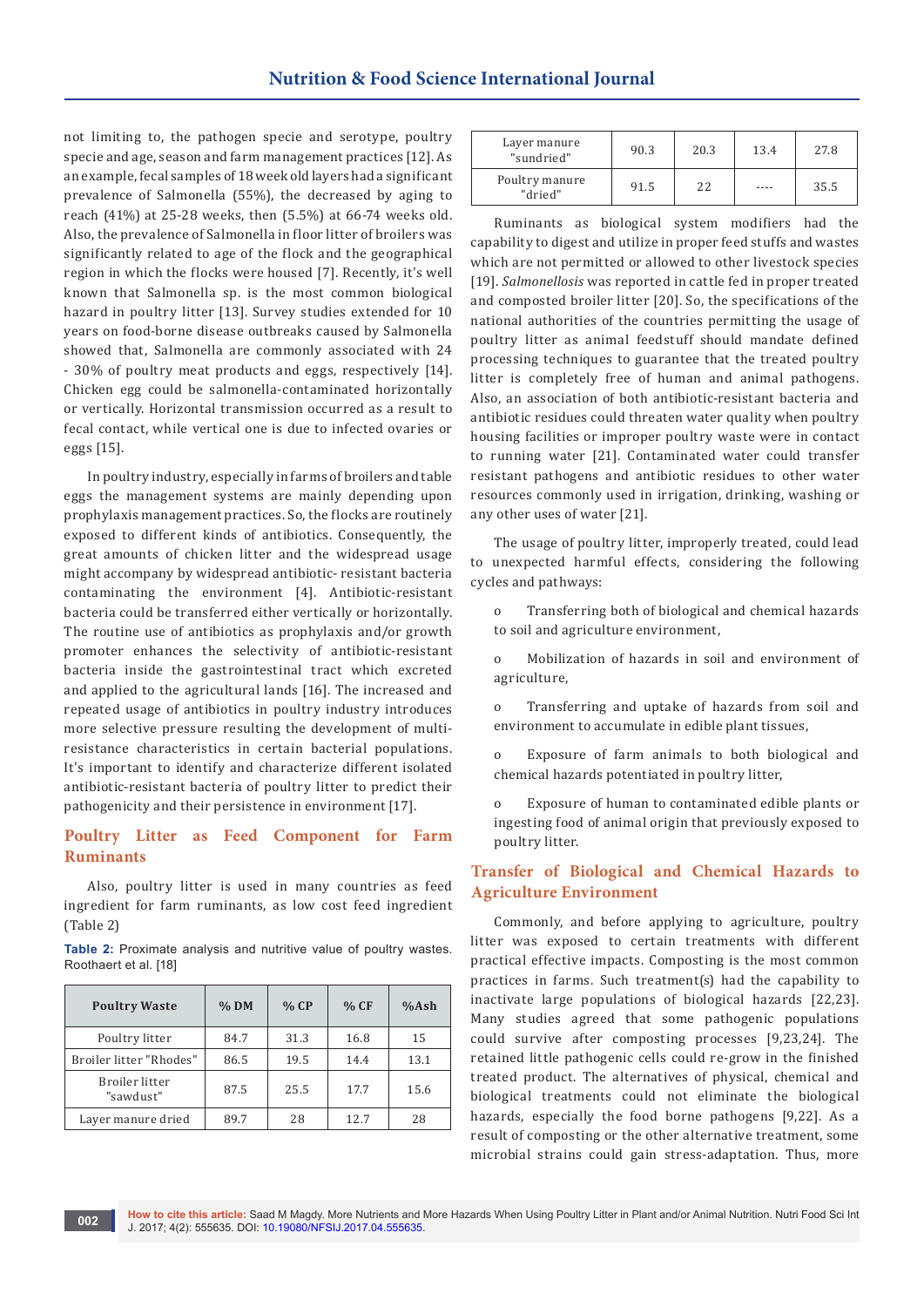recent strategies of disinfection are required depending upon combinations between more than one technique to eliminate or potentiate the biological hazards, especially those of stressadaptation. Usually composting is employed as the first step in most strategies of multi-step treatment systems, because composting is efficient enough to get rid of large populations of biological hazards [25,26]. Additional physical, chemical and/ or biological treatments might lead to further elimination of the remaining survive cells. The multiple treatment systems might be efficient in reducing and elimination biological hazards from poultry litter, only when proper control measures were applied [19,27].

### **Mobilization of Hazards in Agriculture Environment**

\Poultry litter as natural nutritive resource is intentionally applied to arable agriculture lands to improve both structure and fertility of the soil. Poultry litter which is composting improperly might carry some food-borne hazards which have the potentiality to survive and/or re-grow to high level of populations under certain environmental conditions [28]. As well, some microbial strains could be acclimatized and adapted to environment during composting processes [12,13,29]. Poultry litter as a mixture of different media involving feces, bedding materials, wasted feeds and feathers, represent favorable media for wide range of biological and chemical hazards. Such biological hazards include many food-borne pathogens like *Salmonella, Campylobacter, Listeria, Actinomycets, Escherichia coli* and *Clostridium* at high concentrations could reach up to [10^10CFU/gram of poultry litter [1,10,30]. The remaining high levels of populations might display different metabolic pathways and interfered with the environmental micro flora. It's worthy to mention that the most potent biological hazards are the antibiotic-resistant bacteria and stress adapted pathogens which previously exposed to low doses of antibiotics and/or unfavorable processing treatments [15,28]. The vertical and horizontal mobilization of such resistant microbes could threaten human, animal and public health, especially when those fatal hazards had the capability to break through food chain. As well, bacterial antibiotic resistance may be induced in animal guts that previously exposed to poultry litter either when they ingest feeds containing poultry litter or when they were grazed on contaminated arable lands [31-33].

# **Transformation of Antibiotic Residues to Edible Plant Tissues**

Antibiotics are commonly administered to poultry feed, besides the great amounts used in the prophylaxis management systems. Most of the oral applied antibiotics are poorly absorbed in the poultry gut, and then consequently those large amounts of antibiotics were excreted in feces and urine "manure". Approximately 90% of the applied antibiotics might be excreted as the parent compound(s) [34]. The most common antibiotics present in poultry litter are bactracin,

chlortetracycline, monesin, tylosin, penicillin, chloramphenicol and virginiamycin [5,35]. Quantitatively, antibiotic residues in poultry litter showed varied range between neglible traces up to 216mg/ kg of the dried poultry litter [5].

Undoubtedly, there is an expected risk when using poultry litter in either plant or animal nutrition due to the mechanisms of uptake and accumulation of certain hazards in edible tissues of exposed plants and animals. The most common observed chemical hazards were antibiotic residues [4]. In general, the uptake of pharmaceuticals is depending upon the physical and chemical properties of the parent drug or its degraded products. So, it's very important to define whether a chemical is neutral or ionized at the natural environmental media pH values. Thu, there are separate models exist to predict uptake of chemicals in different forms. For neutral chemicals, hydrophobicity is proposed to be the most incorporated factor affecting the uptake of chemicals from soil to plant edible tissues [36]. Regarding the usage of poultry litter as feed component for ruminants, the risk assessment of antibiotic residues should be determined considering many factors including, not limited to, the nature and stability of the chemical, the pattern and metabolic pathways inside the ruminant's body, the targeted organs and the excreted, secreted and accumulated pattern [33,37,38].

Recently, the World Health Organization (WHO, 2014) issued a list of important antibiotics to human medicine contains 32 drug classes with 260 individual drug. Out of the listed 260 drugs, 39 are recommended and commonly prescribed for use in farm animals. The 39 antibiotics used in veterinary medicine are distributed between prophylaxes, curatives and feed additives. It's not easy to determine which veterinary antibiotics have undesired significant effects on human health. It's worthy to mention that the antibiotics available for use in animal agriculture are varied from one country to another. So, the available data concerning some developed countries are not necessarily representing other countries. For accurate evaluation or to determine the effective agriculture antibiotics having impact clinical outcomes, there is a need for true data about; pathogen's ecology as well as data dealing the priotrized list of bacteria posing antibiotic resistance [13][39]. However, accurate disinfection strategies should be carefully established to avoid biological and chemical contamination during poultry litter composting. Multi-step treatment in combination with composting, as first step, is preferred to get rid of large population of pathogens [19]. Treatment techniques should include certain parameters including indicator microbes and certain chemicals to evaluate the efficacy and validity of the applied techniques [27,40,41,42].

#### **Conclusion**

Expansion in poultry industry resulted an increased yield of poultry litter wastes which might threaten public health. Recycling of such wastes is recommended and applied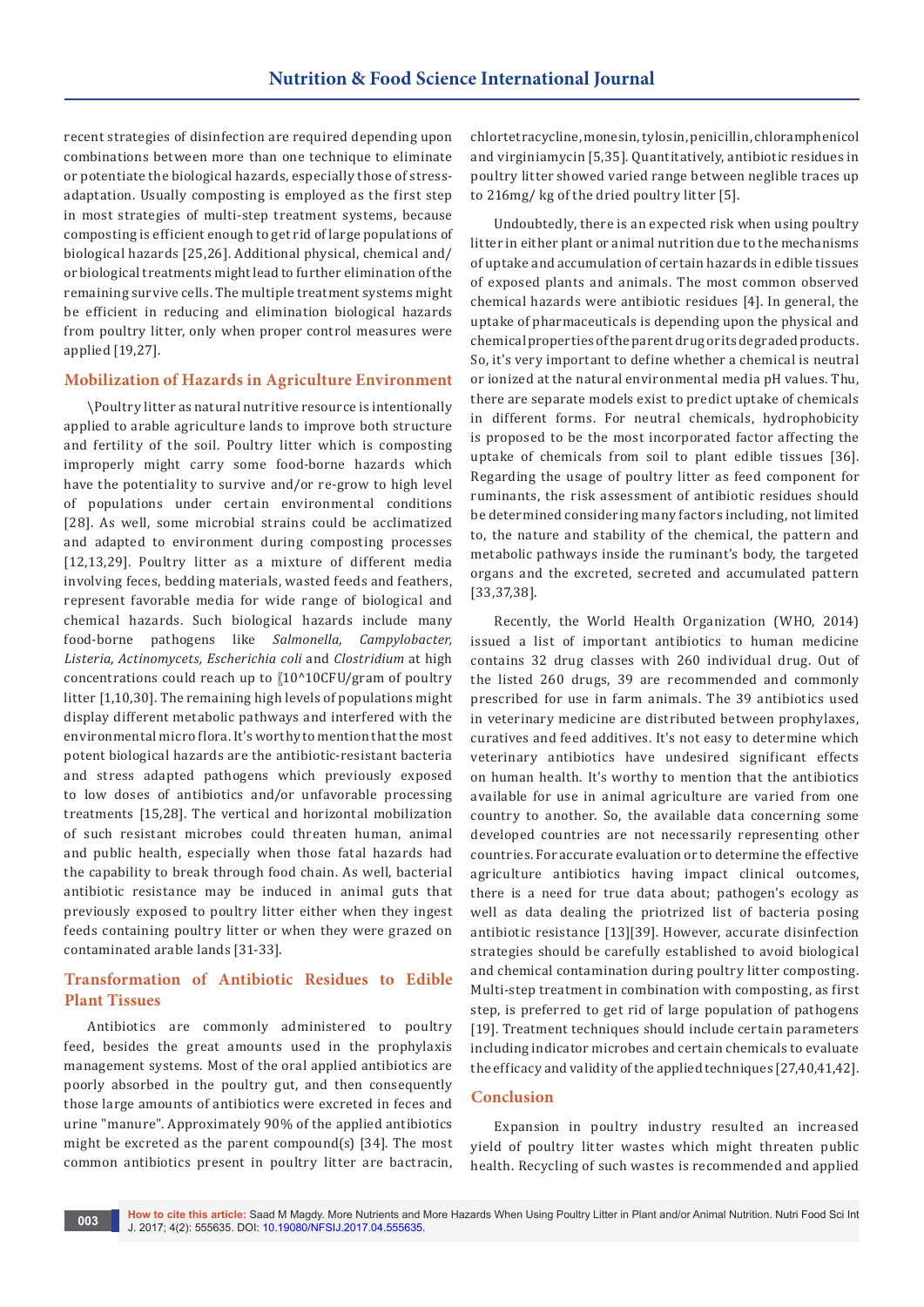in many countries due to the potential nutrients which are required for plant and animal nutrition. In both developed and developing countries the usage of poultry wastes is allowed to enhance structure and fertility of arable soils. Moreover, many countries including Egypt approved the usage of poultry litter as feed component which could be admitted to farm ruminants. Recycling of poultry litter had many environmental, economic and nutritional advantages. In most countries permitted the usage of poultry litter in agriculture, there are rigid rules and specifications should be followed before application. The adopted criteria aiming to ensure that the recycled product is free from biological hazards especially the pathogens. Actually, most of the potential biological hazards could be controlled when applying efficient composting physical, chemical and biological treatment systems. Meanwhile, there is still a problem due to the contamination of the treated wastes with antibiotic-resistant bacteria and stress-adapted pathogens. Moreover the chemical hazard of high concentrations of antibiotic residues could potentiate dramatic effects, especially when introduced to food chain. So, accurate and efficient strategies are urgently needed to control either biological or chemical hazards, especially that of stress-adapted pathogens and antibiotic residues.

#### **References**

- 1. [Bolan N, Szogi A, Chuasavathi T, Seshadri B, Rothrock M, et al. \(2010\)](https://naldc.nal.usda.gov/download/48603/PDF)  [Use and management of poultry litter. World's Poult.Sci J 66: 673-698.](https://naldc.nal.usda.gov/download/48603/PDF)
- 2. Talaro K, Talaro A (2002) Physical and chemical control of Microbes. Foundations in Microbiology, (4<sup>th</sup> edn), The McGraw-Hill Companies, New York, USA pp: 325-327.
- 3. National Resource, Agriculture & Engineering Service "NRAES" (1999) Poultry wastes management handbook, NRAES-132 - Riley-Robb Hall, Ithaca, NewYork, USA.
- 4. Saad MM (2016) The risk of human exposure to antibiotic Residues from food of both animal and plant origin. EJBPS 3(5): 12-15.
- 5. [Chinivasagam HN, Redding M, Runge G, Blackall PJ \(2010\) Presence](https://www.ncbi.nlm.nih.gov/pubmed/20680865)  [And incidence of food borne pathogens in Australian chicken litter Br](https://www.ncbi.nlm.nih.gov/pubmed/20680865)  [Poult Sci 51\(3\): 311-318.](https://www.ncbi.nlm.nih.gov/pubmed/20680865)
- 6. [Wilkinson K, Tee E, Tomkins R, Hepworth G, Premier R \(2011\) Effect](https://www.ncbi.nlm.nih.gov/pubmed/21177438)  [of heating and aging of poultry litter on the persistence of Enteric](https://www.ncbi.nlm.nih.gov/pubmed/21177438)  [bacteria. Poult.Sci 90\(1\): 10-18.](https://www.ncbi.nlm.nih.gov/pubmed/21177438)
- 7. [Renwick SA, Irwin RJ, Clarke RC, McNab WB, Poppe C, et al. \(1992\)](https://www.ncbi.nlm.nih.gov/pubmed/17424037)  [Epidemiological associations between characteristics of Registered](https://www.ncbi.nlm.nih.gov/pubmed/17424037)  [broiler chicken flocks in Canada and the salmonella Culture status of](https://www.ncbi.nlm.nih.gov/pubmed/17424037)  [floor litter and drinking water. Can Vet J 33\(7\): 449-458.](https://www.ncbi.nlm.nih.gov/pubmed/17424037)
- 8. [Shepherd M, Liang P, Jiang X, Doyle M, Erickson MC \(2007\) Fate of](https://www.ncbi.nlm.nih.gov/pubmed/18095421)  [Escherichia coli during on-farm dairy manure-based composting.](https://www.ncbi.nlm.nih.gov/pubmed/18095421)  [JFood Prot 70\(12\): 2708-2716.](https://www.ncbi.nlm.nih.gov/pubmed/18095421)
- 9. [Lovett J, Messer JW, Read RB \(1971\) The micro flora of southern Ohio](https://www.ncbi.nlm.nih.gov/pubmed/5106131)  [poultry litter. Poult.Sci.J., 50\(3\): 746-751.](https://www.ncbi.nlm.nih.gov/pubmed/5106131)
- 10. [Lu J, Sanchez S, Hofacre C, Maurer JJ, Harmon BG, et al. \(2003\)](https://www.ncbi.nlm.nih.gov/pubmed/12571010)  [Evaluation of broiler litter with reference to the microbial compo-](https://www.ncbi.nlm.nih.gov/pubmed/12571010)[Sition as assessed by using S-16 r RNA and functional gene markers](https://www.ncbi.nlm.nih.gov/pubmed/12571010)  [Appl Environm Microbiol 69\(2\): 901-908.](https://www.ncbi.nlm.nih.gov/pubmed/12571010)
- 11. [Ngodigha E, Owen O \(2009\) Evaluation of the bacteriological](http://www.academicjournals.org/article/article1380791322_Ngodigha%20and%20Owen%20Pdf.pdf)  [characteristics of poultry litter as feedstuff for cattle. Sci Res 4\(3\): 188-](http://www.academicjournals.org/article/article1380791322_Ngodigha%20and%20Owen%20Pdf.pdf) [190.](http://www.academicjournals.org/article/article1380791322_Ngodigha%20and%20Owen%20Pdf.pdf)
- 12. [Li X, Payne JB, Santos FB, Levine JF, Anderson KE, at al. \(2007\)](https://www.ncbi.nlm.nih.gov/pubmed/17297173)  [Salmonella populations and prevalence of layer feces from comm.](https://www.ncbi.nlm.nih.gov/pubmed/17297173) [Ercial high-rise houses and characterization of the salmonealla](https://www.ncbi.nlm.nih.gov/pubmed/17297173)  [Isolates by serotyping, antibiotic resistance analysis and pulsed Field](https://www.ncbi.nlm.nih.gov/pubmed/17297173)  [gel electrophoresis. Poult Sci J 86\(3\): 591-597.](https://www.ncbi.nlm.nih.gov/pubmed/17297173)
- 13. Centers for Disease Control and Prevention "CDC" (2013) Surveillance For food-borne disease outbreaks - United States "1998-2008", Morbid Mortal Weekly Report (MMWR) 62: 1-34.
- 14. Centers for Disease Control and Prevention "CDC" (2013) Surveillance For food-borne disease outbreaks -US 2009-2010, Morbid Mortal Weekly Report (MMWR) 63: 41-47.
- 15. Foley SL, Nayak R, Hanning IB, Johnson TJ, Han J, et al. (2014) Population dynamics of Salmonella enteric syrotypes in comercial egg and poultry production. Agriculture 4: 23-25.
- 16. Levy SB (1992) The antibiotic paradox: How miracle drugs are destroying the miracle, Plenum Publisher, New York, USA.
- 17. [Khan A, Nawaz M, Khan S, Steele R \(2002\) Detection and](https://www.ncbi.nlm.nih.gov/pubmed/12111173)  [Characterization of erythromycin-resistant methylase genes in Gram](https://www.ncbi.nlm.nih.gov/pubmed/12111173)[positive bacteria isolated from poultry litter. Appl Microb Biotechnol](https://www.ncbi.nlm.nih.gov/pubmed/12111173)  [59\(2-3\): 377-381.](https://www.ncbi.nlm.nih.gov/pubmed/12111173)
- 18. [Roothaert L, Malthewman \(1992\) Poultry wastes as foods for](https://www.ajas.info/journal/view.php?number=18742)  [Ruminants and associated aspects of animal welfare. AJAS 5\(4\): 593-](https://www.ajas.info/journal/view.php?number=18742) [606.](https://www.ajas.info/journal/view.php?number=18742)
- 19. US-Department of Agriculture "USDA" (2000) Environmental engineering, National Eng. Handbook, Chapter 2 Part 637 "composting" USDA, Washington DC, USA.
- 20. Pugh D, Wenzel J, D'Andrea G (1994) A survey on the incidence of disease in cattle fed broiler litter. Vet Med 89: 665-667.
- 21. [Berry ED, Woodbury BL, Nienaber JA, Eigenberg RA, Thurston JA , et al.](https://www.ncbi.nlm.nih.gov/pubmed/17965390)  [\(2007\) Incidence and persistence of zoonotic bacteria And protozoan](https://www.ncbi.nlm.nih.gov/pubmed/17965390)  [pathogens in a beef cattle feedlot runoff control Vegetative treatment](https://www.ncbi.nlm.nih.gov/pubmed/17965390)  [system. J Environm Qual 36\(6\): 1873-1882.](https://www.ncbi.nlm.nih.gov/pubmed/17965390)
- 22. [Kelleher BP, Leahy JJ, Henihan AM, O'Dwyer TF, Sutton D et al. \(2002\)](https://www.ncbi.nlm.nih.gov/pubmed/12058828)  [Advances in poultry litter disposal technology. Review Bio-Source](https://www.ncbi.nlm.nih.gov/pubmed/12058828)  [Technol 83\(1\): 27-36.](https://www.ncbi.nlm.nih.gov/pubmed/12058828)
- 23. [Shepherd MW, Liang P, Jiang X, Doyle MP, Erickson MC \(2010\)](https://www.ncbi.nlm.nih.gov/pubmed/19922596)  [Microbiological analysis of compost produced on South Carolina](https://www.ncbi.nlm.nih.gov/pubmed/19922596)  [poultry farms. Appl Microbiol 108\(6\): 7067-7076.](https://www.ncbi.nlm.nih.gov/pubmed/19922596)
- 24. [Nandi S, Maurer JJ, Hofacre C, Summers AO \(2004\) Gram positive](https://www.ncbi.nlm.nih.gov/pubmed/15107498)  [Bacteria are a major reservoir of class-1 antibiotic resistance integ-](https://www.ncbi.nlm.nih.gov/pubmed/15107498)[Rons in poultry litter. Proc Nat Acad Sci USA 101\(18\): 7118-7122.](https://www.ncbi.nlm.nih.gov/pubmed/15107498)
- 25. [Jeffrey JS, Kirk JH, Atwill ER, Cullor JS \(1998\) Prevalence of selected](https://www.ncbi.nlm.nih.gov/pubmed/9628527)  [Microbial pathogens in processed poultry waste used as dairy Cattle](https://www.ncbi.nlm.nih.gov/pubmed/9628527)  [feed. Poult Sci 77\(6\): 808-811.](https://www.ncbi.nlm.nih.gov/pubmed/9628527)
- 26. [Bernal M, Alburqerque J, Moral R \(2009\) Composting of animal](https://www.ncbi.nlm.nih.gov/pubmed/19119002)  [Manures and chemical criteria for compost maturity assessment. A](https://www.ncbi.nlm.nih.gov/pubmed/19119002)  [review Bioresour Technol 100\(22\): 5444-5453.](https://www.ncbi.nlm.nih.gov/pubmed/19119002)
- 27. US-Food and Drug Administration "USFDA" (2006) National Organic Standards Board Crops Committee Recommendations for guid. Use of compost, USA.
- 28. [Chander Y, Goyal S, Gupta S \(2006\) Antimicrobial resistance of](https://www.ncbi.nlm.nih.gov/pubmed/16772147)  [Providencia spp. Isolated from animal manure. Vet J 172\(1\): 188-191.](https://www.ncbi.nlm.nih.gov/pubmed/16772147)
- 29. [Higgins R, Malo R, Rene-Roberge E,Gauthier R \(1982\) Studies on the](https://www.ncbi.nlm.nih.gov/m/pubmed/7092743/)  [dissemination of Salmonella in nine broiler-Chicken flocks. Avian Dis](https://www.ncbi.nlm.nih.gov/m/pubmed/7092743/)  [26: 26-33.](https://www.ncbi.nlm.nih.gov/m/pubmed/7092743/)
- 30. [Stern N, Robach M \(2003\) Enumeration of Campylobacter sp. In](http://jfoodprotection.org/doi/pdf/10.4315/0362-028X-66.9.1557?code=fopr-site)  [Broiler feces and in corresponding processes caracasses. J Food Prot](http://jfoodprotection.org/doi/pdf/10.4315/0362-028X-66.9.1557?code=fopr-site)  [66\(9\): 1557-1563.](http://jfoodprotection.org/doi/pdf/10.4315/0362-028X-66.9.1557?code=fopr-site)
- 31. [Guan J, Spencer J, Sampath M, Devenish J \(2004\) The fate of Genetically](https://www.ncbi.nlm.nih.gov/pubmed/15284887)  [modified Pseudomonas strain and its transgene During the composting](https://www.ncbi.nlm.nih.gov/pubmed/15284887)